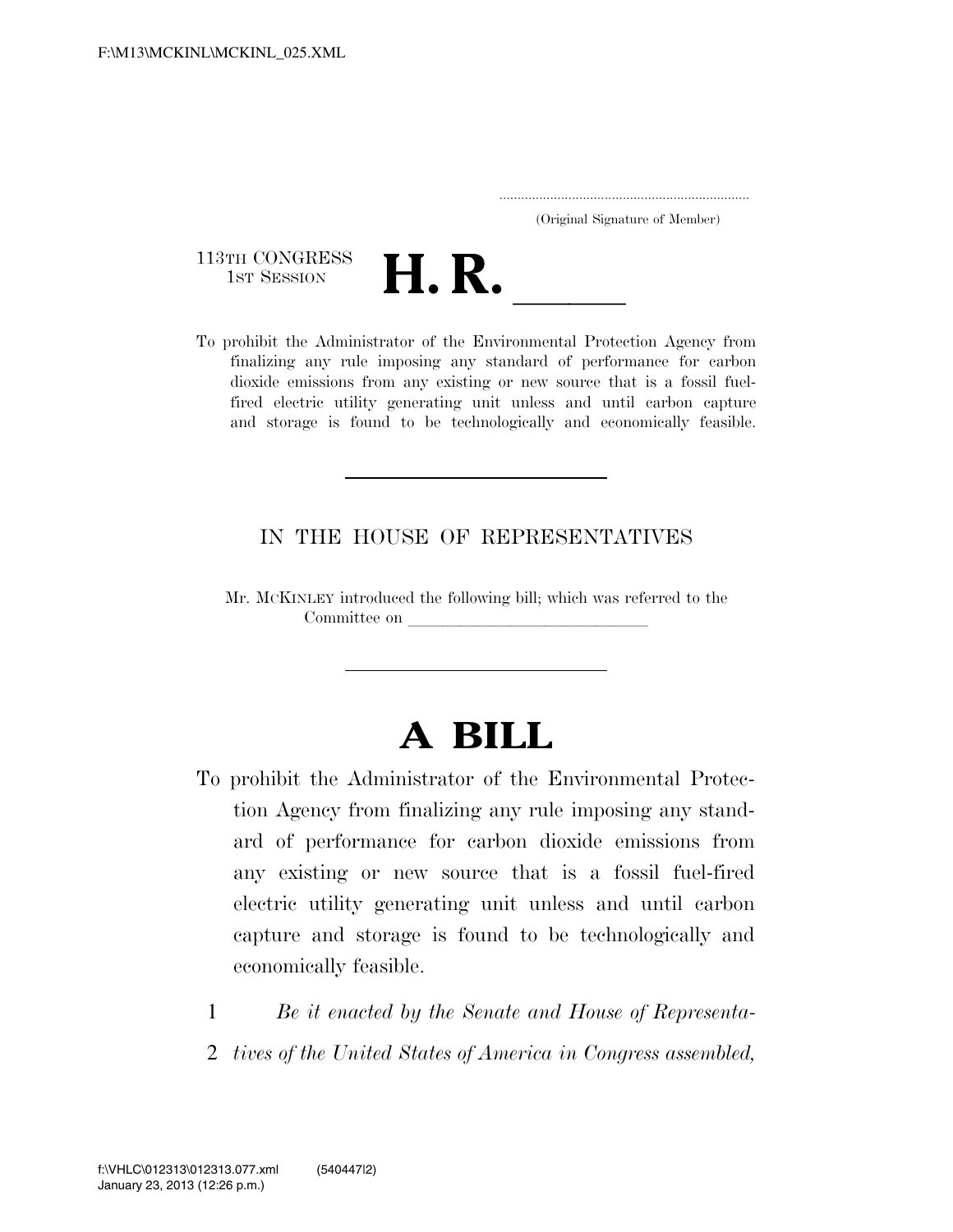**SECTION 1. NO FINALIZATION OF ANY STANDARD OF PER- FORMANCE FOR CARBON DIOXIDE EMIS- SIONS FROM ANY EXISTING OR NEW FOSSIL FUEL-FIRED ELECTRIC UTILITY GENERATING UNIT UNLESS CARBON CAPTURE AND STOR- AGE IS TECHNOLOGICALLY AND ECONOMI-CALLY FEASIBLE.** 

 (a) IN GENERAL.—The Administrator of the Envi- ronmental Protection Agency shall not finalize any rule imposing any standard of performance under section 111 of the Clean Air Act (42 U.S.C. 7411) for emissions of carbon dioxide from any existing or new source that is a fossil fuel-fired electric utility generating unit unless and until—

 (1) the Administrator determines in accordance with such section 111 that carbon capture and stor- age is the best system of emission reduction which (taking into account the cost of achieving such re- duction and any nonair health and environmental impact and energy requirements) the Administrator determines has been adequately demonstrated; and

 (2) carbon capture and storage is found to be technologically and economically feasible for fossil fuel-fired electric utility generating units in a report that is published in the Federal Register, and sub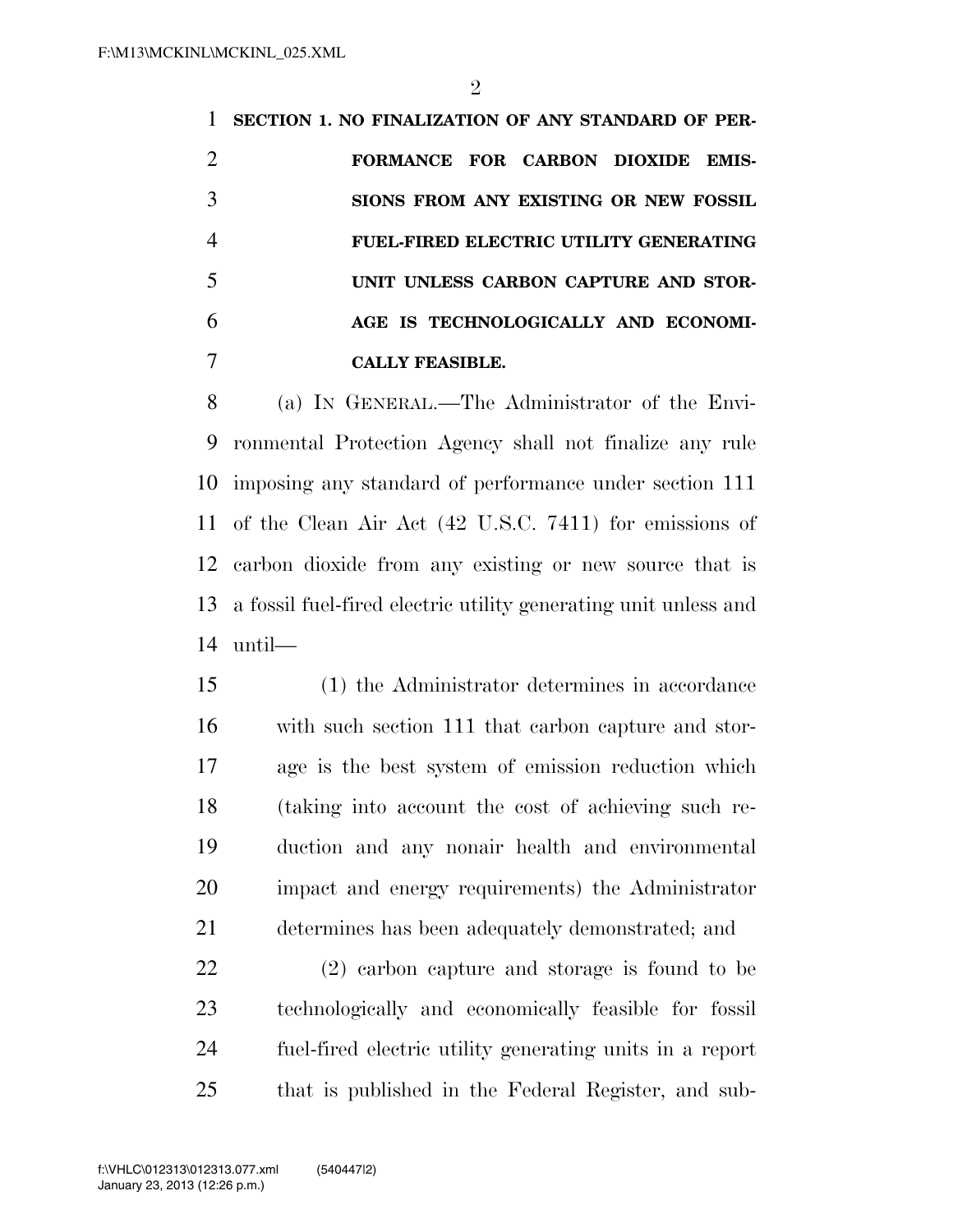| $\mathbf{1}$ | mitted to the Congress, by at least three of the fol-       |
|--------------|-------------------------------------------------------------|
| 2            | lowing four officials:                                      |
| 3            | (A) The Administrator of the Energy In-                     |
| 4            | formation Administration.                                   |
| 5            | (B) The Comptroller General of the United                   |
| 6            | States.                                                     |
| 7            | (C) The Director of the National Energy                     |
| 8            | Technology Laboratory.                                      |
| 9            | (D) The Under Secretary of Commerce for                     |
| 10           | Standards and Technology.                                   |
| 11           | (b) PROHIBITION AGAINST COMBINED SOURCE CAT-                |
| 12           | EGORY.—In proposing or finalizing any rule imposing any     |
| 13           | standard of performance under section 111 of the Clean      |
| 14           | Air Act (42 U.S.C. 7411) for emissions of carbon dioxide    |
| 15           | from any existing or new source that is a fossil fuel-fired |
| 16           | electric utility generating unit, the Administrator of the  |
| 17           | Environmental Protection Agency shall not combine in the    |
| 18           | same category of stationary sources—                        |
| 19           | (1) electric utility steam generating units sub-            |
| 20           | ject to subpart Da of part 60, title 40, Code of Fed-       |
| 21           | eral Regulations (as in effect on the date of the en-       |
| 22           | actment of this Act); and                                   |
| 23           | (2) combined cycle electric generating units                |
| 24           | subject to subpart KKKK of such part (as in effect          |
| 25           | on such date).                                              |